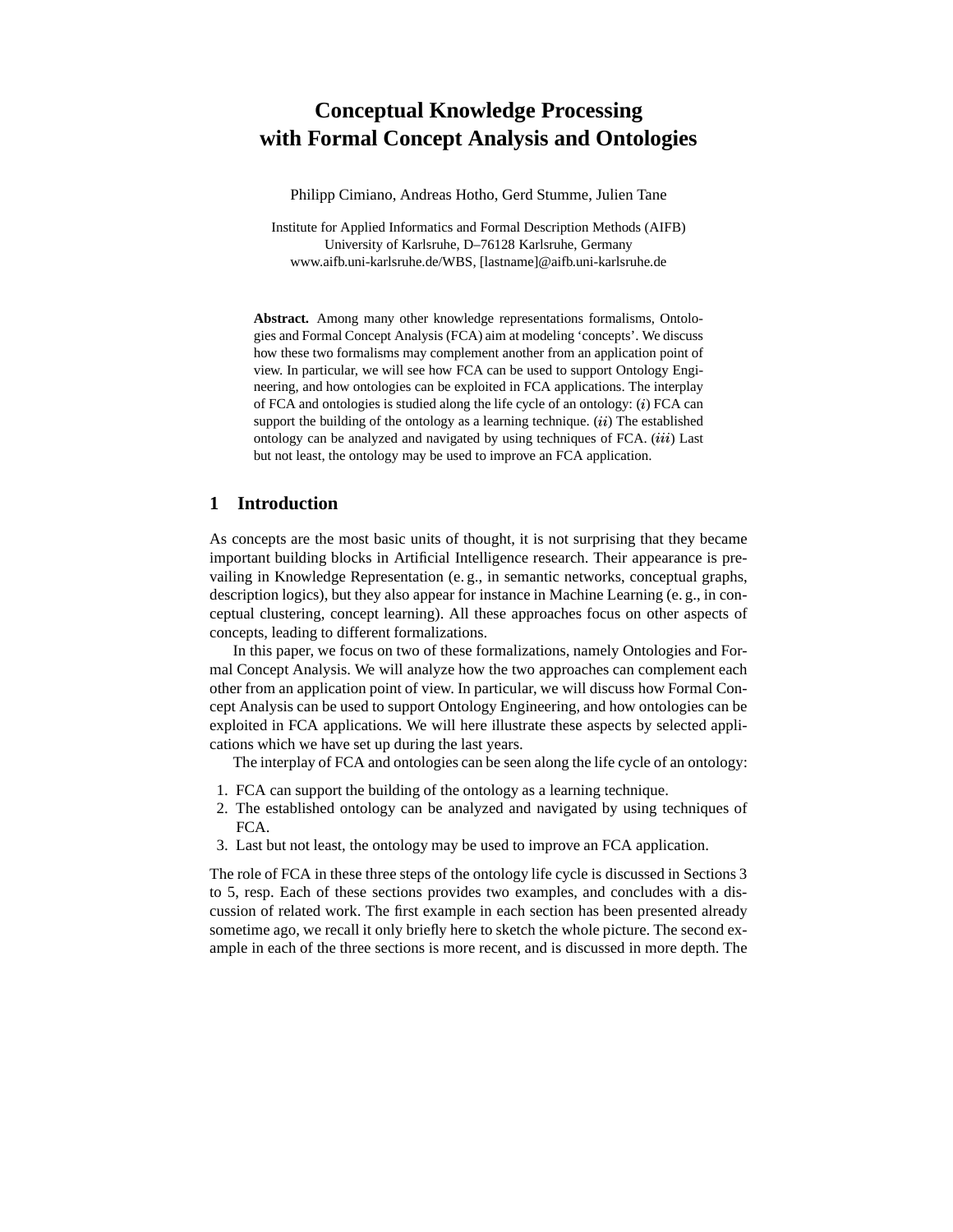discussions of related work are rather selective in that we consider only articles which address explicitly the combination of Formal Concept Analysis and ontologies. Before having a look at these applications, we will start in the next section with a more in-depth discussion of the relationship between ontologies and Formal Concept Analysis.

# **2 Concepts in Ontologies and in Formal Concept Analysis**

'Ontology' in its original sense is a philosophical discipline dealing with the potentialities and conditions of being. Within Computer Science, 'ontologies' have been introduced about a decade ago as a means for formally representing knowledge. Following [9], they are considered as an "explicit, [formal,] specification of a [shared] conceptualization [of a domain of interest]".<sup>1</sup> This means that ontologies serve as representation in some pre-defined formalism of those concepts and their relationships which are needed to model a certain application domain. Three major uses of ontologies can be distinguished: communication (between machines and/or humans), automated reasoning, and representation and reuse of knowledge. Even though it seems at first glance that the use of the term 'ontology' differs a lot in philosophy and computer science, W. Hesse pointed out in [11] that its computer science understanding fits rather well with interpretations of last century philosophy.

As we have just seen, ontologies have the ontological status of a model. Their purpose is to model a shared understanding of the reality as perceived by some individuals in order to support knowledge-intensive applications. Formal Concept Analysis, on the other hand, plays a different role. Concept lattices are not understood as modeling some part of the reality, but rather as an artifact, which is derived from some dataset. This artifact is intended to support the user in analyzing and structuring the domain, based on the given data. While ontologies can be established without any given data, FCA relies thus always on some set of objects. Thus, in FCA, extensional and intensional aspects are equally important, while ontologies emphasize on the intensional part.

The interaction between FCA and ontologies may go in two directions. On one hand, FCA can be used as a technique for Ontology Engineering. It supports the structuring of some given data by means of concept lattices. They can be used either to extract, from a given dataset, a conceptual hierarchy which may serve as a basis for the manual or semi-automatic development of an ontology. Or they are used for visualizing the ontology, in order to support navigation and analysis tasks. For both aspects, there are basically two ways how FCA and ontology notions can be combined. The most obvious way from a theoretical viewpoint is to identify the ontology concepts with the formal concepts of FCA. In many applications, however, it turns out that the canonical match is between the ontology concepts and the FCA attributes. While FCA theory forces a distinction between concepts and attributes, that distinction is not that sharp in the ontology world. Or, as the German standard DIN 2330 states, attributes "are units of thought which are gained by abstraction, and hence they are also concepts. For building concepts, one always needs other concepts, which then play the role of

<sup>&</sup>lt;sup>1</sup> Gruber's original version is without the words 'formal', 'share', and 'of a domain of interest', which nowadays are rather accepted to describe more precisely the intention of ontologies with Computer Science.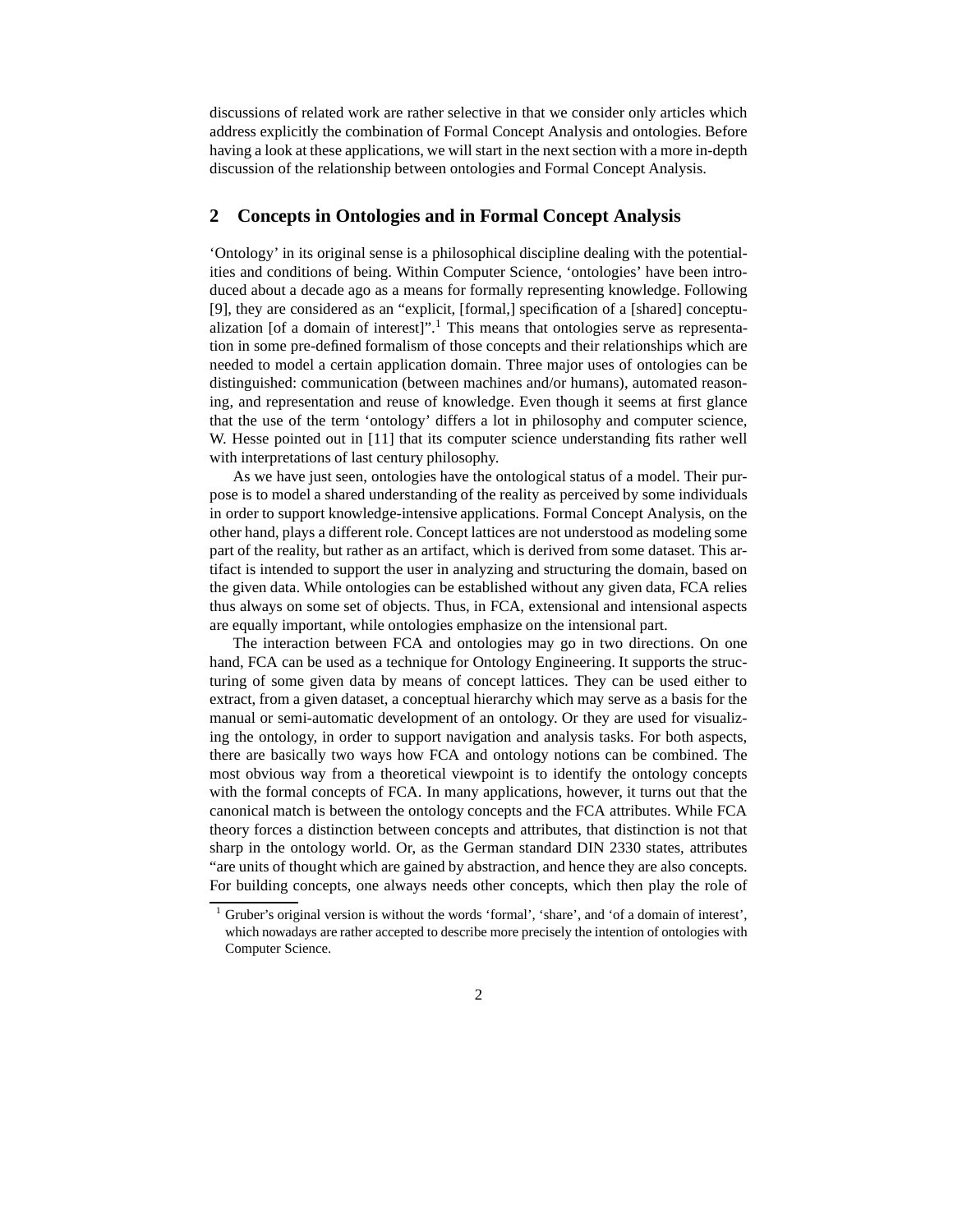attributes" (translated from [**?**] by the authors). In fact, the decision if something is to be modeled as an attribute or as a concept, is a discussion which is always coming up in Ontology Engineering. It is though an interesting research topic, how the dual role of attributes and concepts can be incorporated in FCA theory. In Sections 3 and 4, we will see how the two ways of matching ontology concepts with formal concepts or with FCA attributes show up in selected applications.

On the other hand, ontologies can be used to improve FCA applications. In standard Formal Concept Analysis, the set of attributes does not carry any structure. By considering this set as a set of ontology concepts, we can model relations and dependencies between the attributes. Although this does not increase the complexity of the resulting lattices (as concept lattices cover, up to isomorphism, the whole class of complete lattices), it enriches the conceptual structure and provides new means of interaction and analysis. In Section 5, we will discuss two applications of this conceptual enrichment.

Beside those two directions of interaction — which may be closed to a loop there is also the possibility of a tighter integration. One attempt is for instance Wille et al's work on Contextual Logic, where FCA is considered as a theory for concepts as basic units of thought, while concept(ual) graphs are formalizing judgments and conclusions [**?**,**?**] (see also [22]). This combination of FCA and conceptual graphs aims thus at one unifying theory for formalizing traditional logic based on the triad concept – judgment – conclusion. This tighter integration, however, will not be discussed here. In the following sections we focus rather on the first two ways of interaction.

# **3 Ontology Learning with Formal Concept Analysis**

As mentioned above, an ontology is an explicit specification of a conceptualization. However, in reality most conceptualizations are not made explicit but are rather implicit in documents, people's heads or even in actions carried out by them. In this sense, a big challenge is to externalize the knowledge implicitly contained in these sources and to crystallize it into an ontology, i.e. a formal and explicit conceptualization.

It is also not realistic to assume that there will be one single and complete ontology for a given domain of interest. In fact, it is common in our world that different views on a certain topic or domain co-exist, each of them with their own level of detail, granularity, completeness and with their own focus. Thus, a very important issue is to combine the view of different parties on a certain domain, i.e. to merge their respective ontologies. In this section we address these two very important topics: In Section 3.1, we tackle the problem of merging existing ontologies together with the help of FCA. In Section 3.2, we focus then on the externalization of the knowledge which is implicit in texts and show how FCA can be exploited for this purpose.

## **3.1 Ontology Merging**

The process of *ontology merging* takes as input two (or more) source ontologies and returns a merged ontology based on the given source ontologies. The resulting ontology may then be used for translating between applications which are based on their respective source ontologies. High quality results of the merging process will always need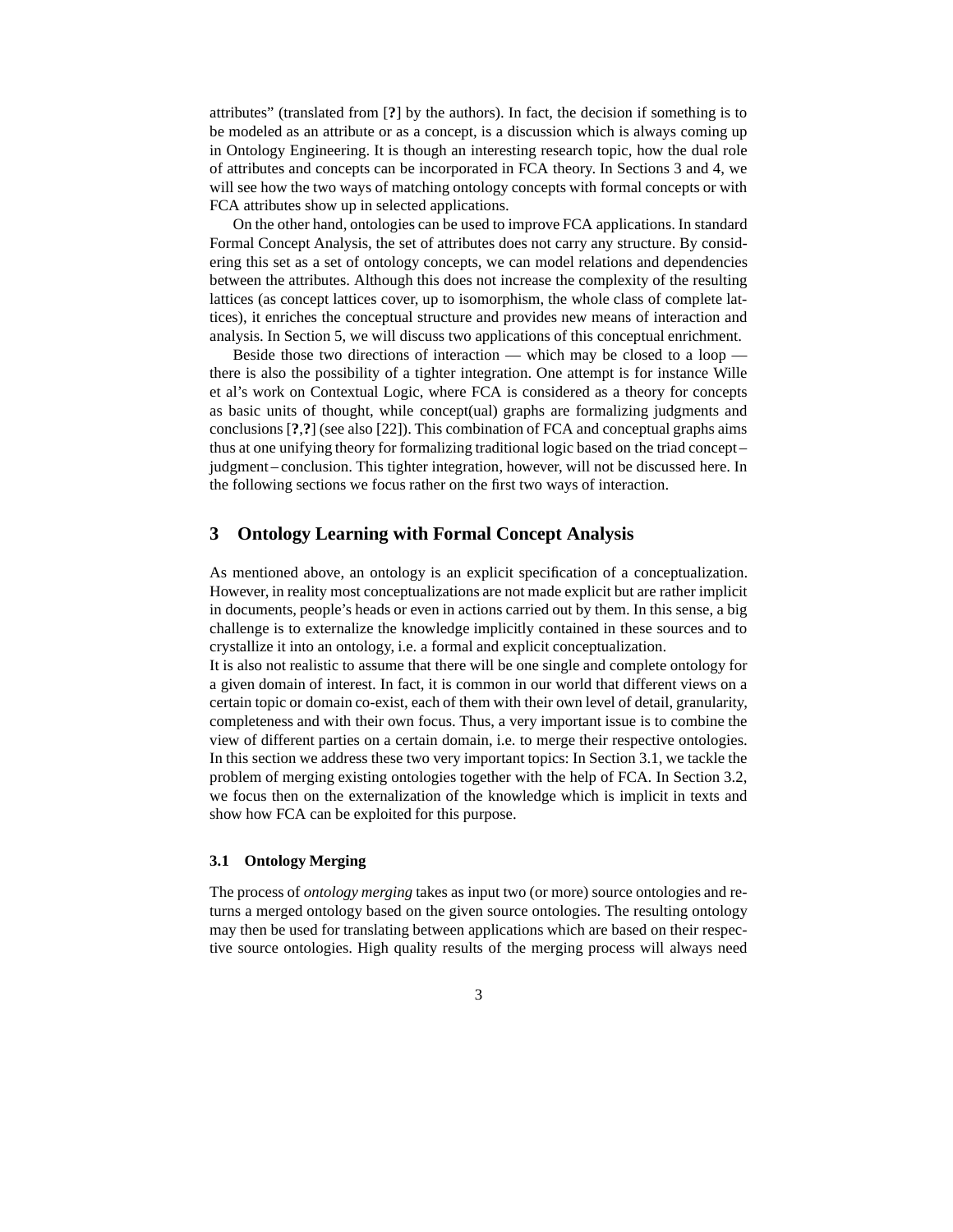

**Fig. 1.** The FCA–MERGE approach

a human involved who is able to make judgments based on background knowledge, social conventions, and purposes. Thus, all merging approaches aim at supporting the knowledge engineer, and not at replacing him.

In [**?**], we presented the method FCA–MERGE for merging ontologies following a bottom-up approach and offering a global structural description of the merging process. For each source ontology, it extracts instances from a given set of domain-specific text documents by applying natural language processing techniques (see left part of Figure 1). This way, one context is computed for each source ontology. Its objects are the documents, and its attributes are the ontology concepts. An ontology concept is related to a document iff it occurs in the document. The contexts are joined by context apposition, and a pruned concept lattice is computed with the TITANIC algorithm [**?**] (see middle of Figure 1). The concept lattice provides a hierarchical, conceptual clustering of the concepts of the source ontologies. It is explored and interactively transformed to the merged ontology by the ontology engineer.

Observe that, in this approach, the ontology concepts have been identified with the FCA attributes, and not with the formal concepts. This seems to be the natural approach, as they appear already as input to the FCA step, while formal concepts only show up at the end of this step.

### **3.2 Ontology Learning from Text**

There is no doubt that oral communication or text understanding presuppose some sort of *common ground* between the communicating partners or between the writer and the reader of a text [8]. However, this common ground or conceptualization is typically not made explicit in the conversation or the text itself. Brewster et al. [3] for example have argued that text writing and reading is in fact a process of background knowledge maintenance in the sense that basic domain knowledge is assumed, and only the relevant part of knowledge which is the issue of the article is mentioned in a more or less explicit way. Actually, knowledge can be found in texts at different levels of explicitness depending on the sort of text considered. Handbooks, textbooks or dictionariesfor example contain explicit knowledge in form of definitions such as "a tiger is a mammal" or "mammals such as tigers, lions or elephants". In fact, some researchers have exploited such regular patterns to discover taxonomic or meronymic relations in texts [10, 5]. However, it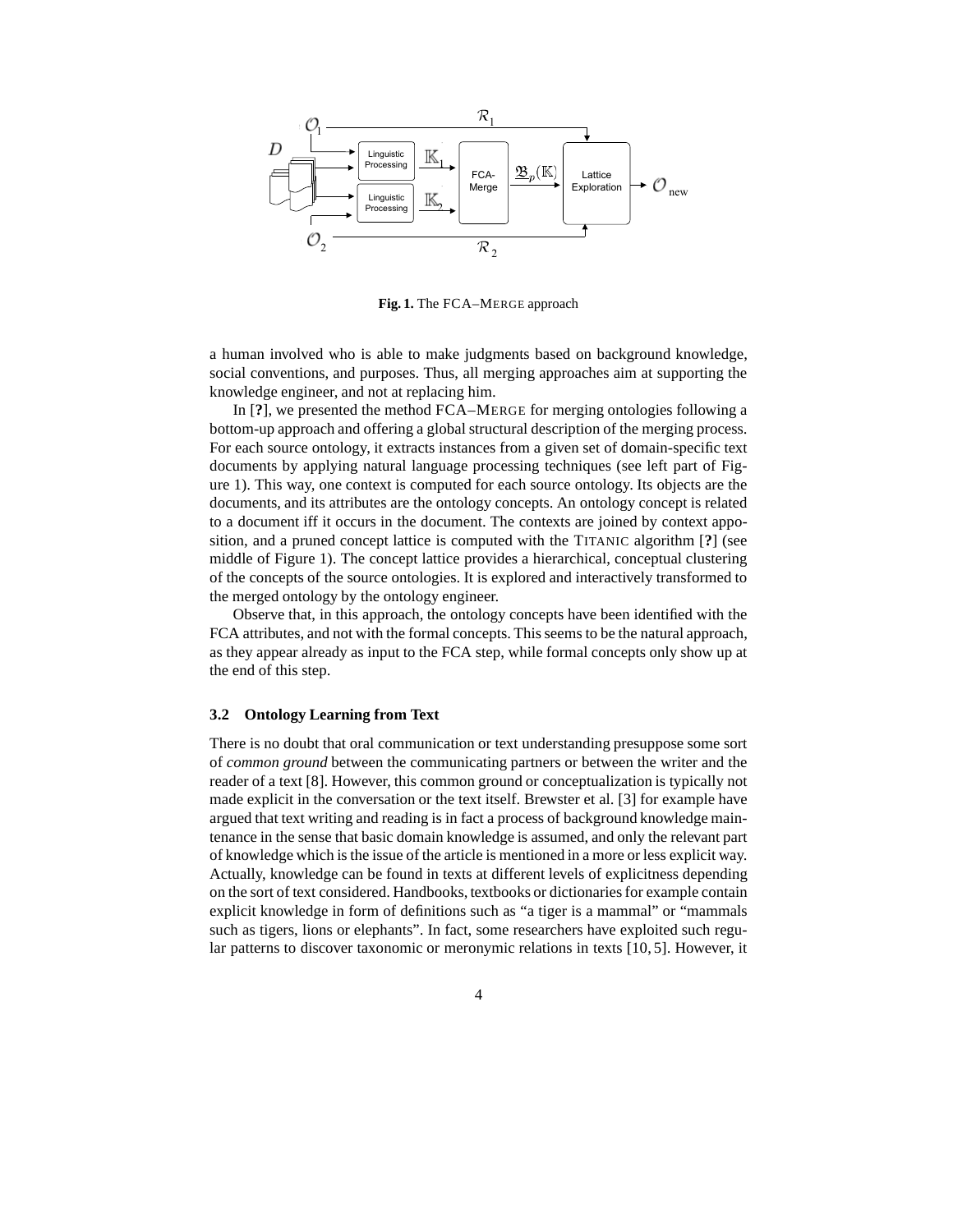**Table 1.** Object/Verb Relationships as formal context

|           |   |   | bookable rentable driveable rideable joinable |   |   |
|-----------|---|---|-----------------------------------------------|---|---|
| hotel     |   |   |                                               |   |   |
| apartment |   | X |                                               |   |   |
| car       | X | X | X                                             |   |   |
| bike      | X | X | X                                             | X |   |
| excursion | X |   |                                               |   | X |
|           |   |   |                                               |   | X |

seems that the more technical and specialized the texts get, the less basic knowledge we will find in them stated in an explicit way. Thus, an interesting alternative is to derive knowledge from texts by analyzing how certain terms are used rather than to look for explicit definitions of them. In this line the *distributional hypothesis* assumes that terms are similar to the extent to which they share similar linguistic contexts. Verbs for example give information about the state in which certain objects are or about which actions are carried out on them.

Let's for example assume that we are interested in deriving some sort of conceptualization for the tourism domain by analyzing texts related to this area. By looking at verbs as well as their direct objects we could for example derive a formal context as depicted in Table 1. If we now make the underlying assumption that the relations in Table 1 are more or less complete in the sense that we have a 'closed world' and all nonoccurring relations in the text are regarded as negative examples, we could group the objects into classes or even into a concept hierarchy by analyzing their shared linguistic contexts. This is in fact the assumption of most clustering techniques which have tried to group terms appearing in texts into meaningful classes or even term hierarchies [12, 1, 15, 4, 20, 2]. In this line it is an interesting option to make use of FCA to structure such terms into abstract units or concepts.

The concept lattice of the formal context in Table 1 is depicted in Figure 2. It can be transformed into a partial order as shown in the same figure in a straightforward way by removing the bottom element, introducing an ontological concept for each formal concept (named with the intent) and introducing a subconcept for each element in the contingent of the formal concept in question. In fact, this is the aim of our ongoing work presented in [6] and [7]. In order to derive the necessary verb/object dependencies from text we make use of a natural language parser, which produces a syntactic tree for each sentence in the text and from which these dependencies can be obtained in a straightforward way. Furthermore, we normalize the extracted verbs and objects by lemmatizing them via a lexicon lookup, i.e. *bought*/*buys* are transformed to the infinitive *buy*, and *hotels* is transformed to the singular form *hotel*. Furthermore, we also add the postfix '-able' to verbs to make them look more like attributes and to facilitate human understanding of our automatically derived lattices and concept hierarchies. In this context, there are three important issues to consider:

1. the output of the parser can be erroneous, i.e. not all derived verb/object dependencies are correct,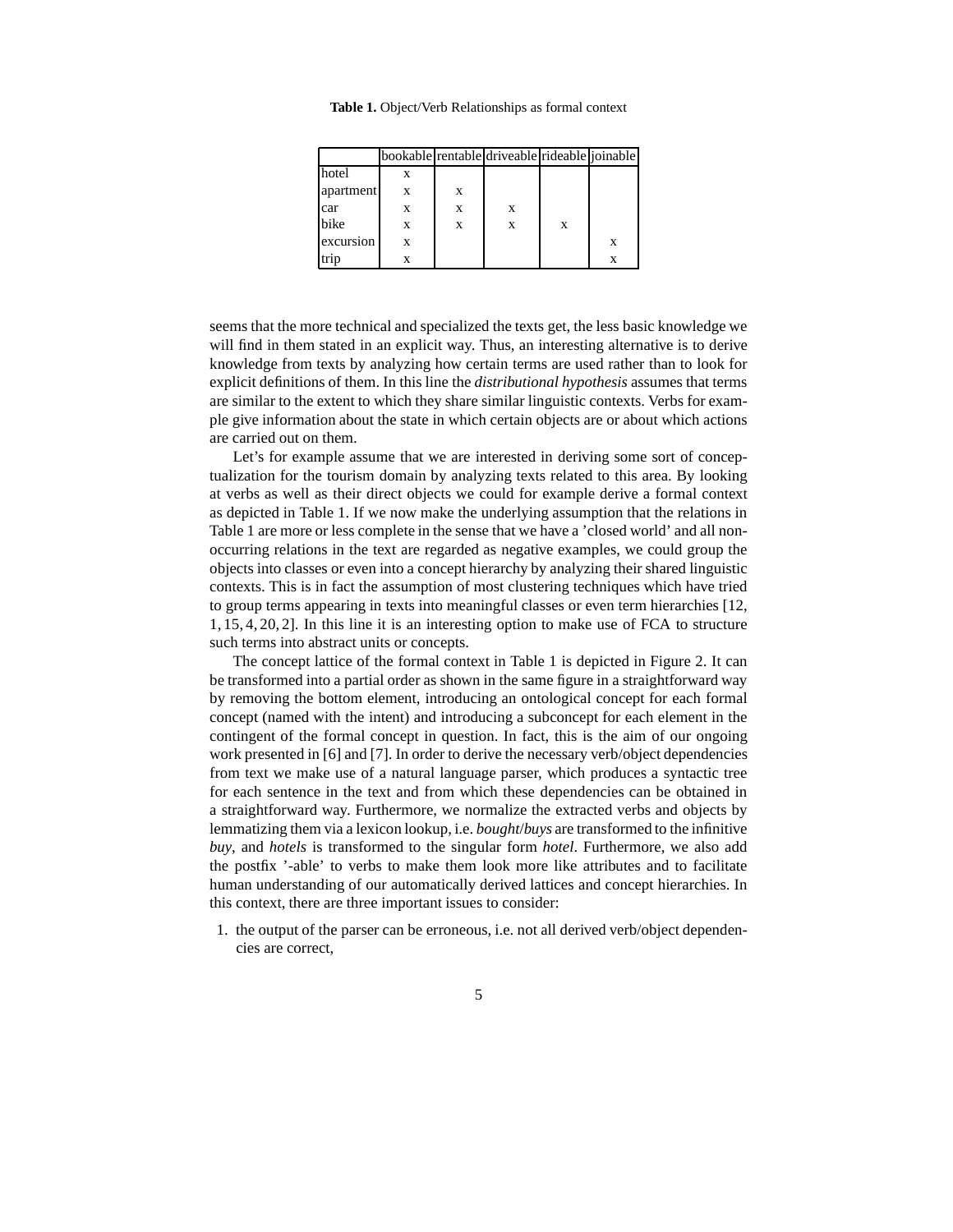

**Fig. 2.** The lattice and partial order for the tourism example

- 2. not all the derived dependencies are 'interesting' in the sense that they will help to discriminate between the different objects,
- 3. the assumption of completeness of information will never be fulfilled, i.e. the text collection will never be big enough to find all the possible occurrences (compare [23]).

To deal with the first two problems, we weight the verb/object dependencies with regard to a certain information measure. In [6] we explored different measures and found out that the simple conditional probability works well enough for our purposes. The use of such an information measure deals with the first two problems as we consider only those verb/object relations for which the mentioned information measure is above some threshold  $t$ . The third problem is dealt with by our 'Smooth FCA' approach presented in [7]. In this approach we iteratively cluster terms and verbs together which are mutually most similar with respect to a certain similarity measure and thus artificially create more attribute/object pairs. The result is an overall 'smoothing' of the relative frequency landscape by assigning some non-zero relative frequencies to combinations of verbs and objects which were actually not found in the corpus. Our experiments so far have actually shown that the use of this smoothing technique actually improves the quality of the learned concept hierarchies [7]. Figure 3 shows a lattice which was automatically derived from a set of texts acquired from *http://www.lonelyplanet.com* as well as *http://www.all-in-all.de*, a webpage containing information about the history, accommodation facilities as well as activities of *Mecklenburg Vorpommern*, a region in northeast Germany. We only extracted verb/object pairs for the terms in Table 1. The corpus size was about a million words and we used the *Resnik* measure described in [6] to weight the extracted verb/object pairs. As it can be concluded from Figure 3, for *excursion* no verb/object dependencies were found in the corpus.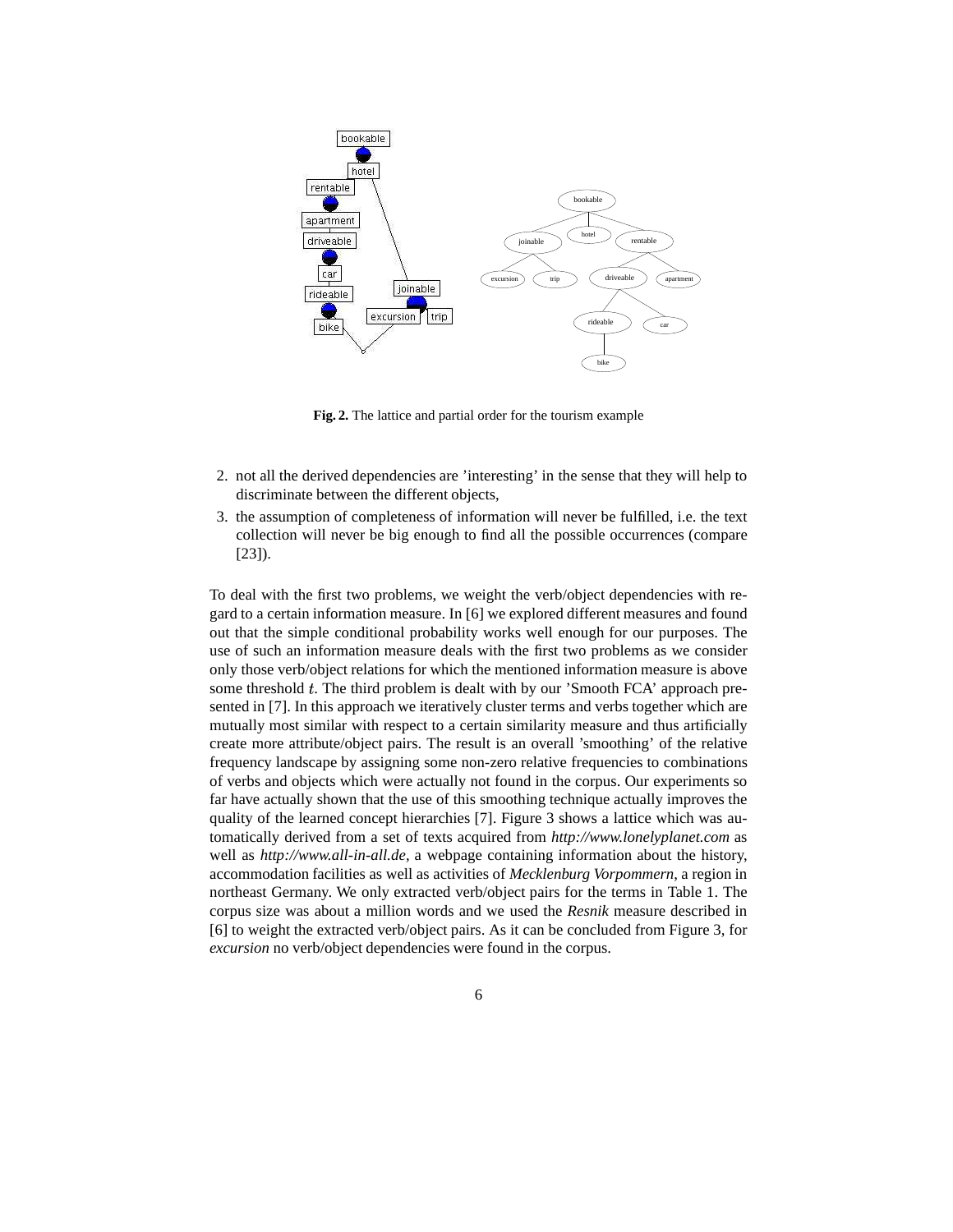

**Fig. 3.** The lattice automatically derived from tourism-related texts

### **3.3 Related Work**

The idea of using FCA in NLP in general is certainly not new. In [19] for example, several possible applications of FCA in analyzing linguistic structures, lexical semantics and lexical tuning are mentioned. [21] and [16] apply FCA to yield more concise lexical inheritance hierarchies with regard to morphological features such as numerus, gender etc. However, to our knowledge, FCA has not been applied before to the acquisition of domain concept hierarchies such as in the approach described in this paper.

FCA–Merge is not the first tool for supporting the merging process of ontologies. The need for some support in the merging process showed up soon, since manual ontology merging using conventional editing tools is rather difficult, labor intensive and error prone. Therefore, several systems and frameworks have recently been proposed [**?**,**?**,**?**,**?**]. They rely on syntactic and semantic matching heuristics which are derived from the behavior of ontology engineers when confronted with the task of merging ontologies, i. e., human behavior is simulated. Although some of them locally use different kinds of logics for comparisons, these approaches do not offer a structural description of the global merging process.

Up to our knowledge, there is no other publication on FCA-based ontology merging, with one exception, namely OntEx, which we presented in [**?**]. OntEx is based on Bernhard Ganter's Attribute Exploration. Its starts with the concepts of the source ontologies, and with all known hierarchical relationships. It interacts with the knowledge engineer by asking him, if further hierarchical relationships hold. If the user agrees, then the relation between the concepts is added, if he denies, then he has to provide a counterexample, which is exploited in the sequel. As FCA–Merge, OntEx also gives some guarantee that all possible combinations are considered. However, to be applicable in practice, it has to be combined with heuristic methods, as there is a price to pay for this guarantee because of the high number of interactions.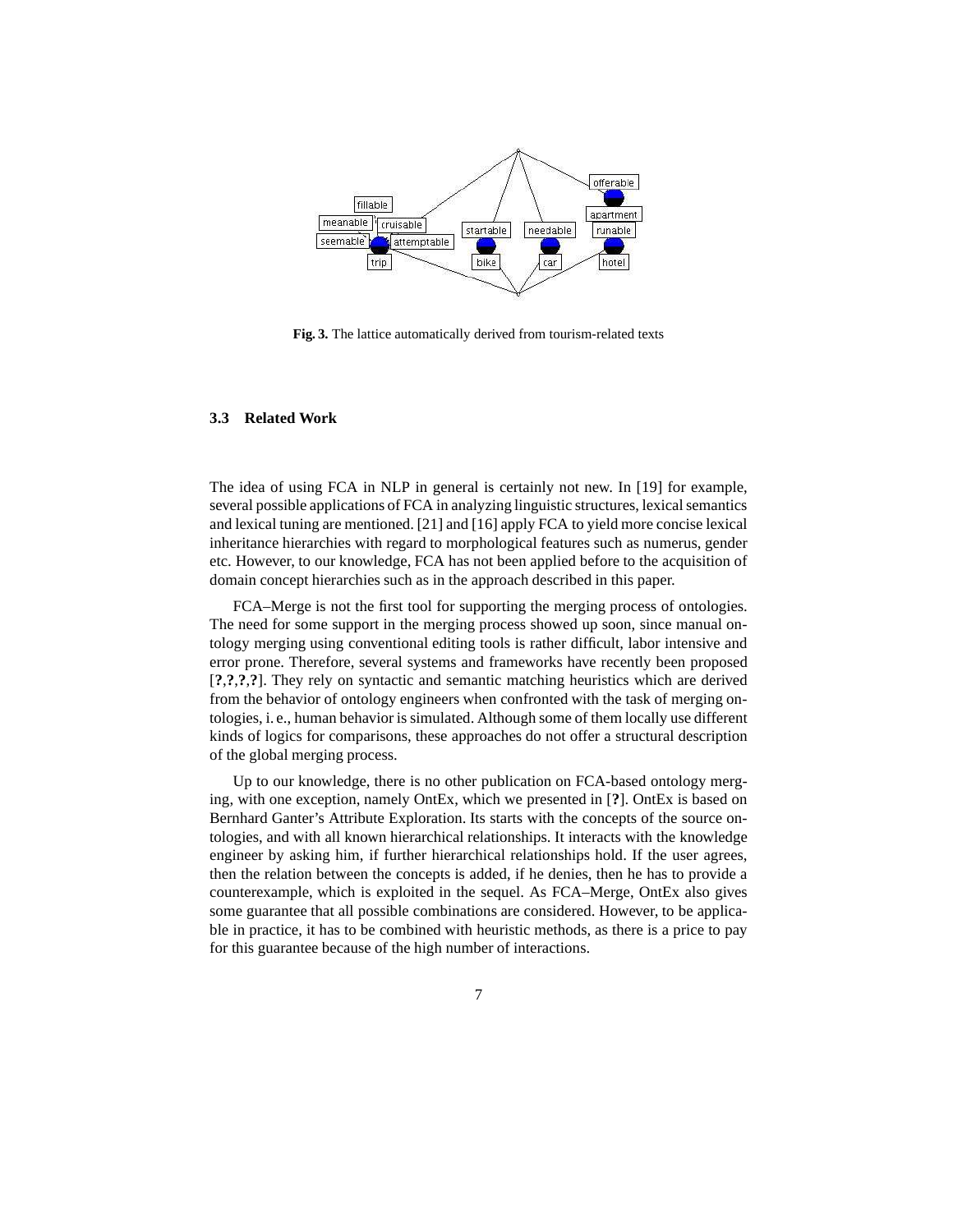# **4 Navigating ontologies with FCA**

Ontologies are most often too large to be displayed on a single computer screen. Therefore, visualization and interaction techniques are needed, if the intended use of the ontology comprises a direct user access to the ontology and/or knowledge base. This is for instance the case for ontology-based web portals (see, e.g., the OntoWeb portal<sup>2</sup>). In this section, we present two applications where Formal Concept Analysis supports the navigation within an ontology-based application: the first system is an email management system, the second a management system for distributed learning repositories.

#### **4.1 Conceptual Email Manager**

The way standard email management systems store mails is directly derived from the tree structure of filing cabinets and file management systems. This has the advantage that trees have a simple structure which can easily be explained to novice users. The disadvantage is that at the moment of storing an email the user already has to foresee the way she is going to retrieve the mail later. The tree structure forces her to decide at that moment which criteria to consider as primary and which as secondary. This problem arises especially if a user communicates with overlapping communities on different topics.

In [**?**] (see also [**?**]), we presented the *Conceptual Email Manager CEM*. 3 It uses a simple ontology for storing the emails. The ontology consists of a hierarchy of concepts (catchwords) together with a lexicon. The hierarchy of the ontology may be any partially ordered set; multiple inheritance is thus explicitly allowed. Emails may be assigned to more than one concept, i. e., multiple instantiation is also allowed. In fact, the advantages of FCA support for navigation and retrieval tasks only comes to its full potential, when multiple inheritance and/or multiple instantiation show up.

From a FCA perspective, multiple instantiation can be seen as storing the emails in a formal context. The objects are the emails, and the attributes are the catchwords. In this setting, FCA attributes and ontology concepts are thus considered as equivalent. (Multiple) inheritance is then modeled as an additional partial order on the set of attributes, which has to be reflected by the binary relation of the context: if an email is related to a catchword, then it also has to be related to all catchwords which are higher in the partial order. This allows to assign explicitly only very specific attributes to an email (e. g,. 'ICFCA 2004'), while more general attributes are then inherited (e. g., 'Conference submission'). Different terms in different languages can be assigned to the same attribute within the lexicon. It allows to extract the assignment of attributes to emails automatically by means of Natural Language Processing techniques, reducing thus the workload of the user. 4

Multiple inheritance and multiple instantiation allow the user to retrieve emails via a concept lattice following different paths. This means that one does not need to decide

<sup>&</sup>lt;sup>2</sup> http://ontoweb.aifb.uni-karlsruhe.de/

<sup>&</sup>lt;sup>3</sup> A commercial follow-up of the Conceptual Email Manager is offered by Email Analysis Pty Ltd, Sydney, see http://www.mail-sleuth.com .

<sup>&</sup>lt;sup>4</sup> If wanted, the user can still modify the result afterwards.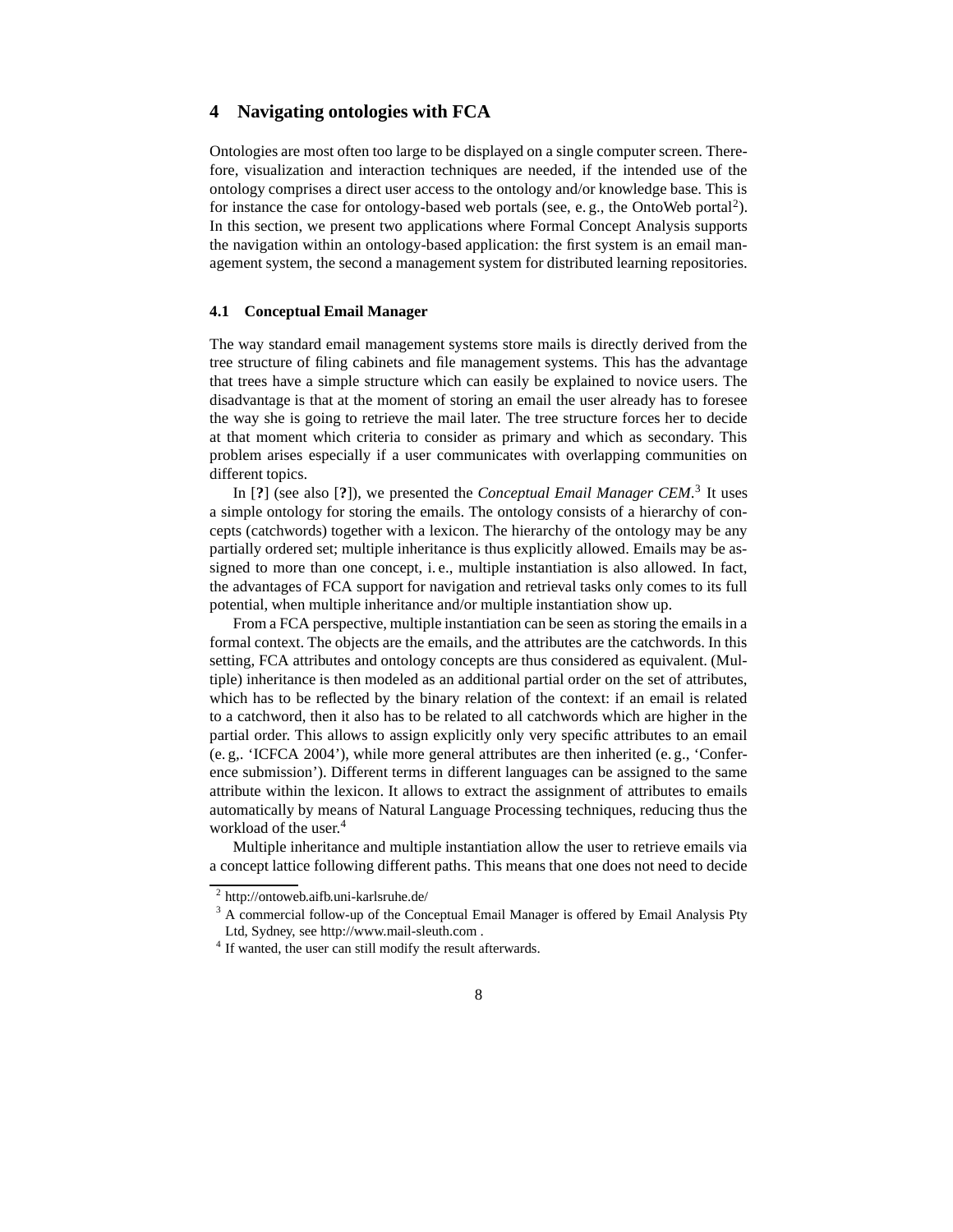which of the paths to use for storing. For retrieving the mail later, one can consider any combination of the catchwords. This is made possible by using the richly structured concept lattice as search space.

The ontology provides also a mechanism for automatically generating new conceptual scales. Each catchword gives rise to one conceptual scale, which has as attributes all its immediate subconcepts. The set of scales inherits the hierarchy from the ontology, so that one can focus into a single concept by selecting a next, more specific scale. This kind of 'conceptual focusing' is visualized by means of local scaling [**?**].

## **4.2 Courseware Watchdog**

On a personal computer, it is possible to organize resources according to personal needs. In the case of remotely stored resources, this is not possible anymore, since their storage is not under the control of the user. Through the use of hypertext, remote material can be linked and retrieved when needed, but the particular problem of finding and organizing this remote material becomes even more crucial.

Research in the E-Learning domain shows that standards are needed for interoperability, but true interoperability does not only need data integration, it also has to consider the integration of applications. In [**?**], we illustrate such an integration of Elearning related applications with the implementation of a Courseware Watchdog. It is part of the PADLR project (Personalized Access to Distributed Learning Repositories) that builds upon a peer-to-peer approach for supporting personalized access to learning material.<sup>5</sup>

The Courseware Watchdog is built on top of the Karlsruhe Ontology and Semantic Web Framework KAON [?].<sup>6</sup> KAON offers abstractions for ontologies and text corpora, an ontology editor and application framework, inferencing, and persistence mechanisms, etc. The Watchdog consists of the following components which are organized around an ontology management system:

- 1. *Visualization and interactive browsing techniques* allow the browsing of ontology and knowledge base in order to improve the interaction between of the user with the content.
- 2. A *focused crawler* finds related web sites and documents that match the user's interests. The crawl can be focused by checking new documents against the user's preferences as specified in terms of the ontology.
- 3. An *Edutella peer* enables querying for meta-data on learning objects with an expressive query language, and allows to publish local resources in the P2P network.
- 4. A *subjective clustering component* is used to generate subjective views onto the documents.
- 5. An *ontology evolution component* comprises ontology learning methods which discover changes and trends within the field of interest.

Here, we focus on the first component.

<sup>5</sup> http://www.learninglab.de/english/projects/padlr.html

<sup>6</sup> http://kaon.semanticweb.org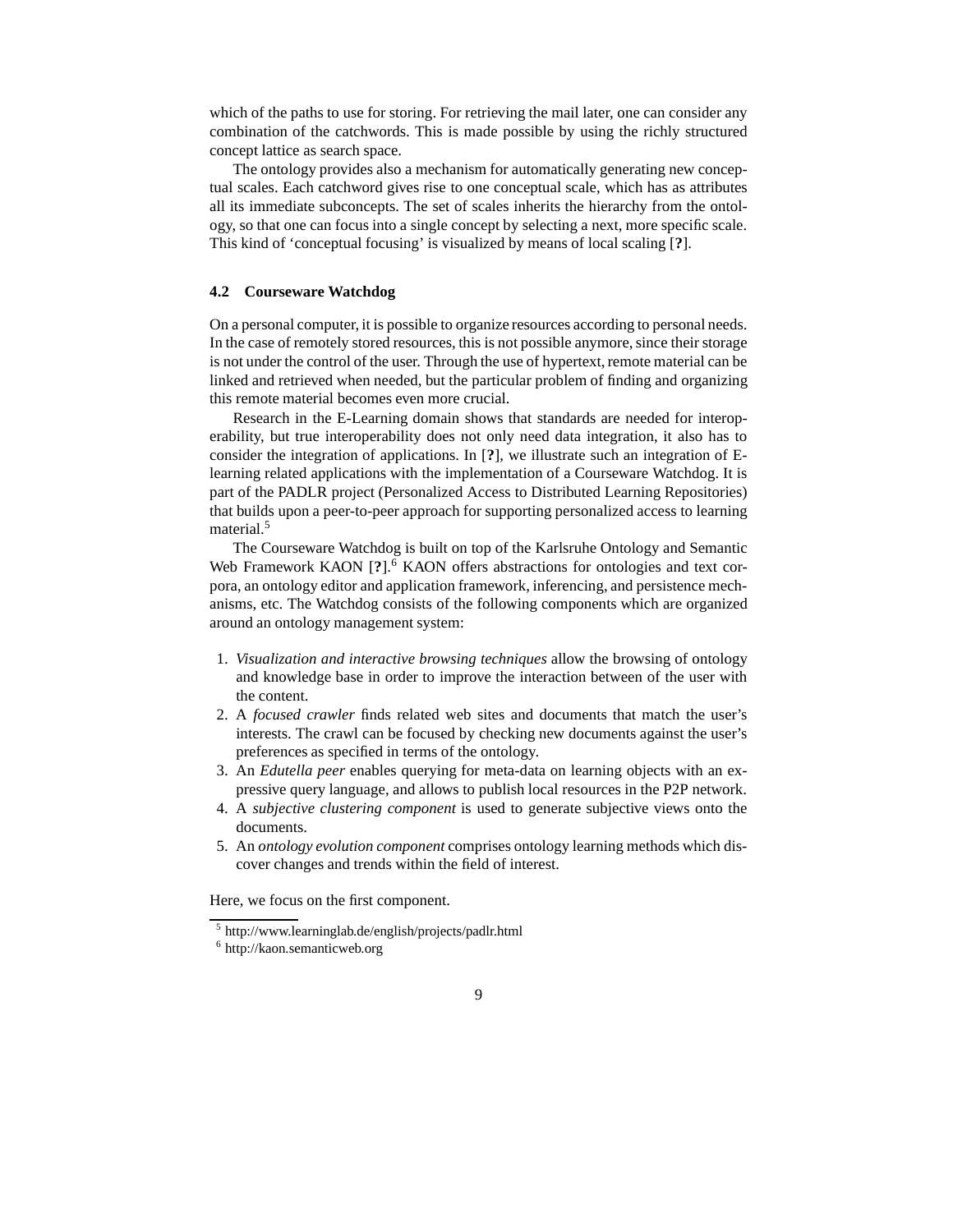Ontologies are based two kinds of relations: hierarchical and non-hierarchical relations. For each kind of relation, we use an appropriate technique: the display of hierarchies through concept lattices in the first case, and relational browsing else. The browsing component is implemented in the KAON framework, and extends the Concept Explorer<sup>7</sup> as a library.

We display the subsumption hierarchies of the ontologies (and in a similar way other hierarchical relations as for instance property or topic hierarchies) by embedding them into their Dedekind-McNeille completion, i. e., by displaying the concept lattice of the formal context  $(C, C, \leq)$ , where C is the set of concepts of the ontology, and  $\leq_C$  is the subsumption hierarchy. Unlike tree-oriented visualization techniques, this allows for the display of multiple inheritance. As in the Conceptual Email Manager, we also introduce instances and allow multiple instantiation. This is displayed as the concept lattice of the formal context  $(C \cup I, C, \leq_C \cup \text{is-a})$  where I is the set of instances, and is-a is the instantiation relation between  $I$  and  $C$ . Using this approach, some new concepts may appear, even if they were not explicitly modeled within the ontology. These concepts may be used as a hint to the user to name them and to include them in his ontology.

In contrast to the Conceptual Email Manager, the Courseware Watchdog also has to consider non-hierarchical relations in the ontology. These relations represent links between diverse elements of the ontology (e. g., the "lecturer" of a "course" should be linked to it by a relation "holdsCourse"). These kinds of relation are best understood and used through some kind of exploration. Relational browsing is a technique consisting in offering the user different links which he can choose to follow. In addition to normal browsing along hyperlinks, the links are typed according to the ontology. It is possible to navigate and explore the ontology following the relations of the ontology, and then display different kinds of hierarchies.

The browsing component is also a generic way of interacting with the ontology within the other modules of the Courseware Watchdog. I. e., the user can select concepts in the Hasse diagram for use in the crawling, clustering or evolution process or for querying the P2P network.

Within the framework of Formal Concept Analysis, ontologies can be considered (under some constraints) as (many-valued) multi-contexts. We are currently investigating how to formalize this relationship, and how to exploit it for a tighter integration. In particular, we want to enhance further the interaction between FCA navigation metaphors and ontology-based knowledge management techniques.

#### **4.3 Related Work**

Systems like WAVE for web navigation [**?**], the expert system MCRDR [**?**], the RFCA system for browsing rental advertisements on the WWW [**?**] were first prototypes integrating both FCA and ontologies. The work on the Conceptual Email Manager was inspired by these systems. Is is also related to the use of *virtual folders* in the program View Mail (VM) [**?**], which are collections of email documents retrieved in response to a query.

<sup>7</sup> http://www.sourceforge.net/projects/conexp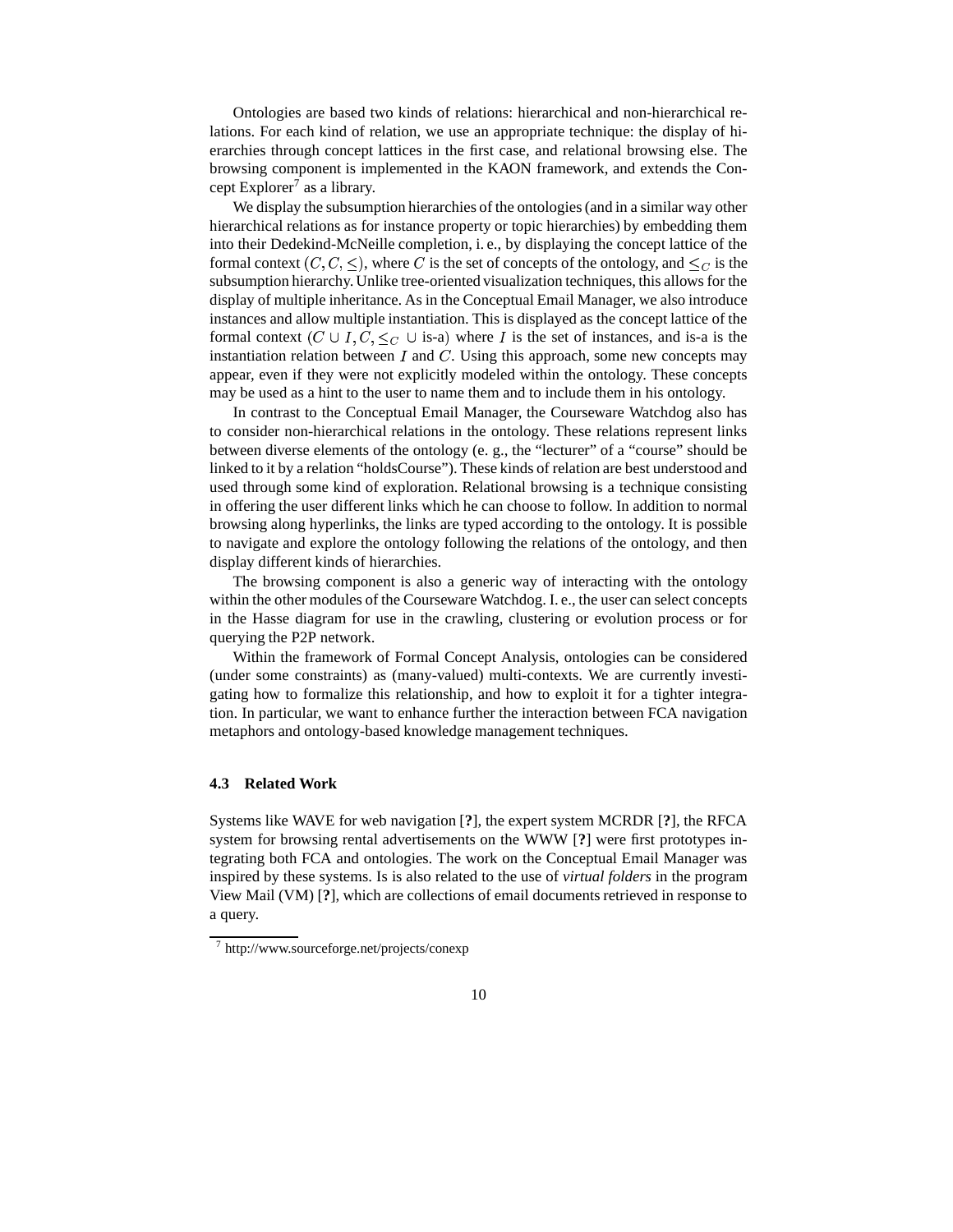A promising next step along the line of the Conceptual Email Manager and the Courseware Watchdog will be to establish interfaces between the KAON framework and the research and software project 'Tockit — Framework for Conceptual Knowledge Processing'<sup>8</sup>, in order to obtain a large, stable platform for future FCA/ontology-based projects.

# **5 Using Ontologies for Formal Concept Analysis Applications**

One of the criteria that made Formal Concept Analysis successful is certainly the fact that, for most applications, only rather simple mathematical concepts are needed — the simplest just being a binary relation between two sets. Surprisingly many applications benefited from FCA just in this basic form. However, there were also many applications which showed the need of a more expressive knowledge representation. In this line arose for instance many-valued contexts, multicontexts, triadic contexts, and the like. The challenge for research in Formal Concept Analysis was (and still is) to bring together these more complex kinds of knowledge representation with the charm of the natural appearance of a (concept) lattice out of the Galois connection induced by a binary relation. In the next subsection, we will discuss one way how to derive a concept lattice out of knowledge represented in a description logic.

Another important problem in FCA applicationsis the size of the concept lattices. In the worst case, their size is exponential in the size of the formal context. Hence methods for managing and structuring large conceptual hierarchies and for visualizing (parts of) them have been developed. These include for instance conceptual scaling, local scaling, and iceberg concept lattices. In the second part of this section, we show a new, orthogonal approach: By summarizing 'similar' objects prior to the lattice computation with a standard clustering algorithm together with background knowledge encoded in an ontology, we are able to reduce significantly the size of the concept lattice without loosing too much information.

### **5.1 Defining FCA attributes with Description Logics**

The best known approach for deriving a concept lattice from a dataset which is more than just one binary relation is conceptual scaling. It allows to derive unary attributes from many-valued ones, which are then the input to the lattice computation. However, conceptual scaling still requires that the data is represented in one (database) relation with the object name being a primary key. Conceptual scaling is thus not able to deal with more than one relation. In FCA, the problem of multiple relations has been encoded in the definition of (many-valued) multicontexts[**?**,**?**], but a theory analog to conceptual scaling, which allows the transformation of a multicontext into a meaningful structure of concept lattices has not completely worked out up to now.

However, first steps in this direction have been made. One of them is logical scaling. In [17], S. Prediger showed how a formal context (and thus a concept lattice) can be derived from a database, once a set of new attributes together with definitions in

<sup>8</sup> http://tockit.sourceforge.net/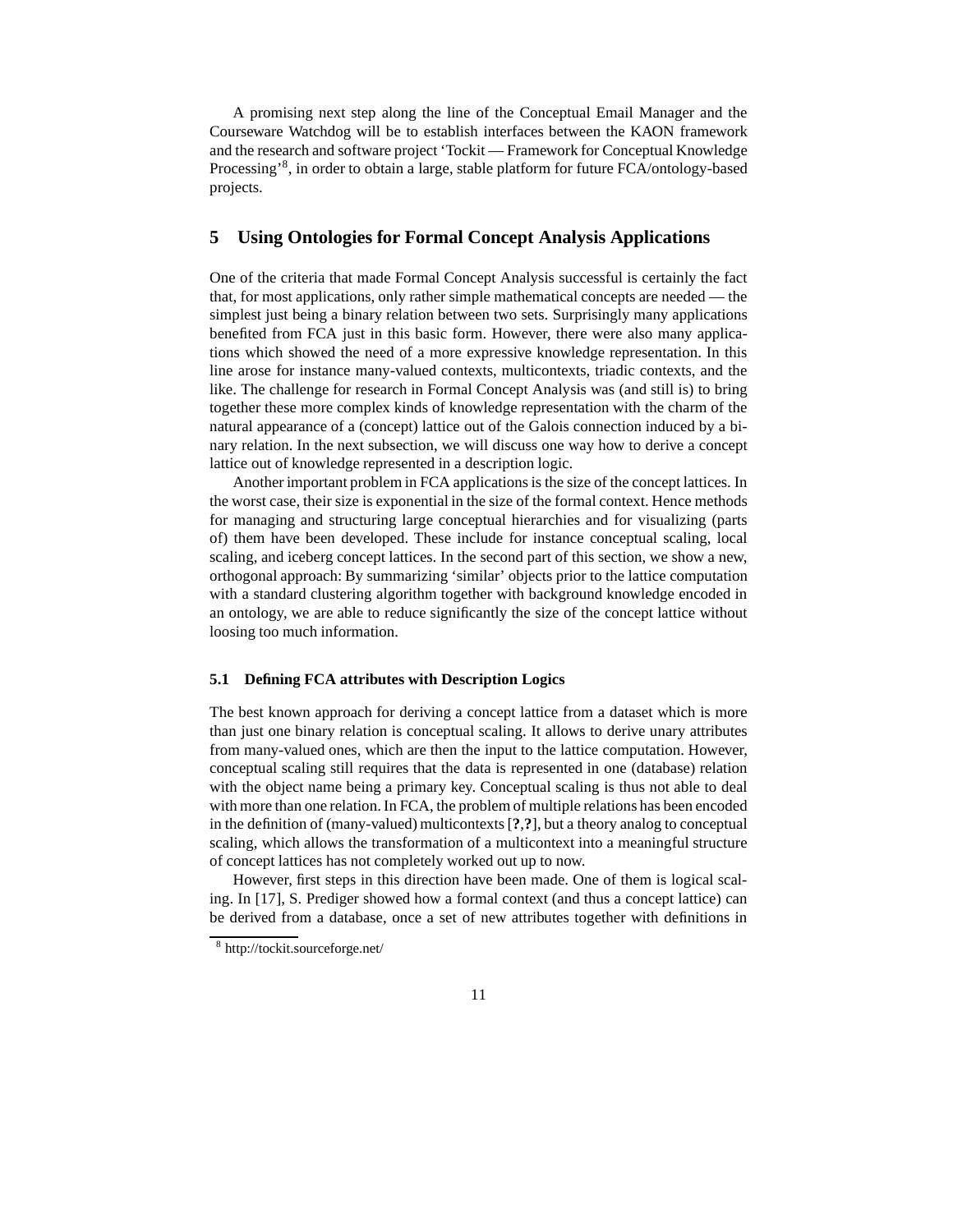|                                                                                                                                                                                                                                                                      | drinks                                            |            |  | Wines          |   |       |          |       |  |  |  |
|----------------------------------------------------------------------------------------------------------------------------------------------------------------------------------------------------------------------------------------------------------------------|---------------------------------------------------|------------|--|----------------|---|-------|----------|-------|--|--|--|
|                                                                                                                                                                                                                                                                      | Person                                            | Wine       |  |                |   |       |          |       |  |  |  |
|                                                                                                                                                                                                                                                                      | Mr. Smith<br>Casa Solar<br>Mrs. Miller<br>Staehle |            |  |                |   | white | ordeaux  | Price |  |  |  |
|                                                                                                                                                                                                                                                                      |                                                   |            |  |                |   |       |          |       |  |  |  |
|                                                                                                                                                                                                                                                                      | Miss Cooper Figeac                                |            |  |                |   |       |          |       |  |  |  |
|                                                                                                                                                                                                                                                                      | Mr. Davis                                         | Figeac     |  | Figeac         | × |       | $\times$ | 49,90 |  |  |  |
|                                                                                                                                                                                                                                                                      | Mr. Davis                                         | Casa Solar |  | Staehle        |   | ×     |          | 14,90 |  |  |  |
|                                                                                                                                                                                                                                                                      |                                                   |            |  | Casa Solar   × |   |       |          | 5,95  |  |  |  |
|                                                                                                                                                                                                                                                                      |                                                   |            |  |                |   |       |          |       |  |  |  |
| wine drinker<br>$\Xi$ person $\Box$ drinks (red wine $\Box$ white wine)<br>red wine drinker<br>$:=$ person $\Box$ $\exists$ drinks red wine<br>white wine drinker<br>$:=$ person $\Box$ drinks white wine<br>Bordeaux drinker<br>$:=$ person $\Box$ drinks. Bordeaux |                                                   |            |  |                |   |       |          |       |  |  |  |
| red Bordeaux drinker := person $\Box$ drinks.(red wine $\Box$ Bordeaux)                                                                                                                                                                                              |                                                   |            |  |                |   |       |          |       |  |  |  |

**Fig. 4.** A many-valued multi-context (top) and the definition of a logical scale (bottom).

some logical language is given. In [18], we extended this approach to pre-definable conceptual scales. Logical scales can thus seamlessly be used together with 'standard' conceptual scales. In particular, they can be combined in nested line diagrams.

In order to illustrate the approach, we discuss a small example (see also [18]): Consider the database consisting of the two relations shown in the upper half of Figure 4. In terms of FCA it is a many-valued multicontext, in terms of Description Logics (DL) it is an A-Box. Assume that we want to classify the persons according to their wine drinking behavior. With the set of definitions shown in the lower part of Figure 4 (T-Box in DL terminology), we can define typical profiles of wine fans.<sup>9</sup> These definitions yield two possible scales: the data-driven and the theory-driven logical scale.

The realized data-driven scale [17] of our example is shown in the left of Figure 5. It is derived from the database by restricting the set of instances to those of the concept 'Person', and by taking all defined concepts of the T-Box as attributes. From the diagram, one can for instance read that all Bordeaux drinkers are also drinking red wine. However, it is not clear from the diagram if this implication holds for all possible objects (i. e., if it is forced by the definitions in the T-Box) or if it is just a coincidence because our set of instances does not cover all proto-typical cases.

Theory-driven scales [18] take this distinction into account. They consider all possible conjunctions of the defined attributes in the T-Box. The scale is computed with B. Ganters Attribute Exploration using a DL subsumption algorithm as 'expert' (see [**?**] and Baaders article in this volume). The realized theory-driven scale of our example is shown in the right side of Figure 5. The data-driven scale is embedded in it as a joinsemi-lattice. In the diagram, we can read the implications based on the actual set of instances as well, but it also shows which further attribute combinations are possible. For instance, one can see that the definitions do not force Bordeaux drinkers to drink red

<sup>&</sup>lt;sup>9</sup> For a description of how to read these definitions, refer to the article of F. Baader in this volume.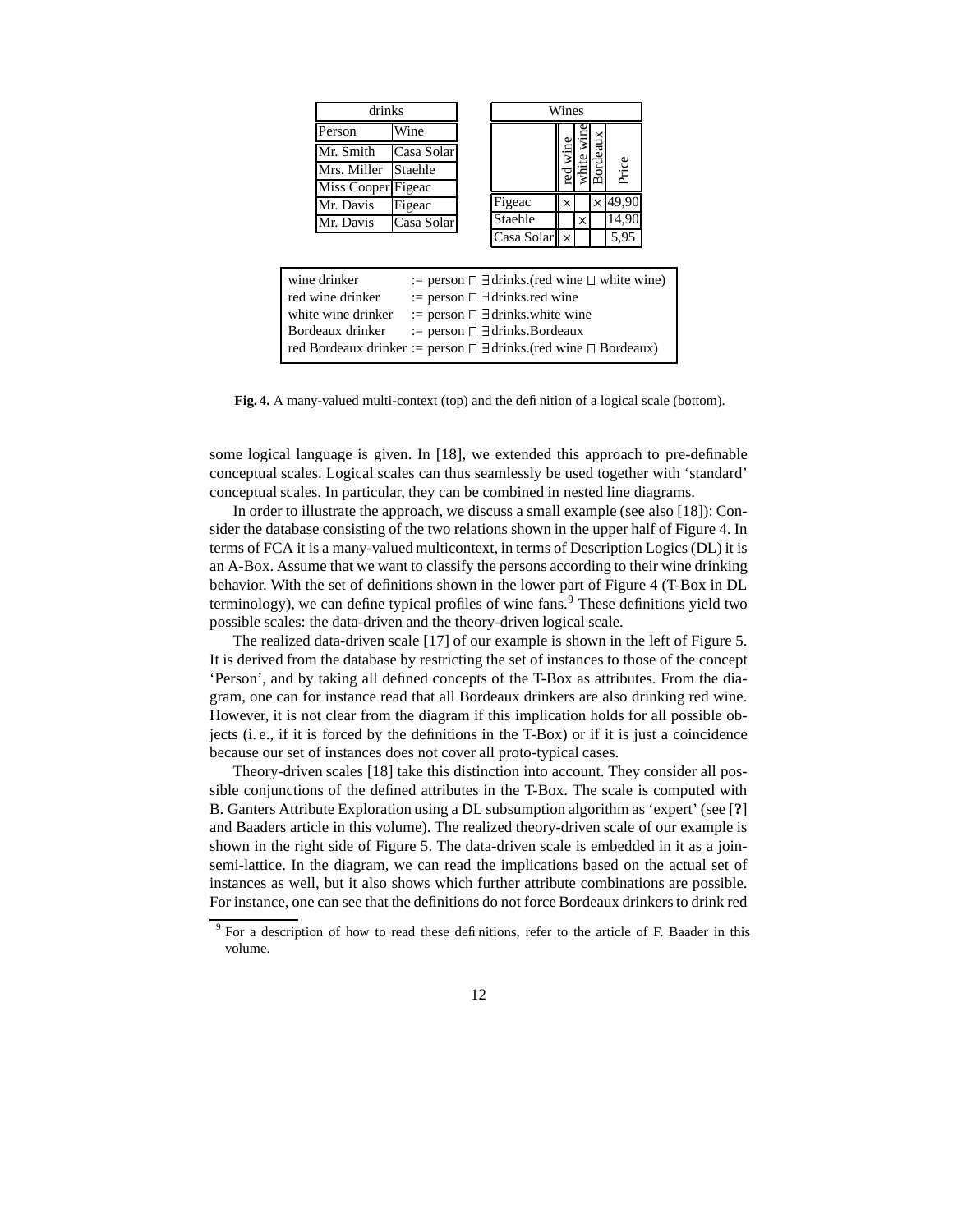

**Fig. 5.** The resulting data-driven (left) and theory-driven realized scales.

wine (they may also drink white Bordeaux only). One can also see that 'wine drinker' is the most general of the defined attributes, but that there may also exist instances not belonging to it, as this concept is different from the top concept.

The approaches presented here can be applied to any DL, provided that the instance problem is decidable within that language. I. e., one needs a sound and complete algorithm which determines whether an instance from the A-Box belongs, in each model, to a given concept from the T-Box or not. If there are more than five to six definitions within the T-Box, they have to be grouped thematically into smaller subsets in order to become scales of reasonable size; each subset is giving rise to one logical scale.

### **5.2 Preprocessing large datasets for FCA**

For a long time, conceptual scaling has been considered as *the* technique for dealing with large datasets in FCA: if one projects the data set only on those attributes the user is currently interested in, then the size of the lattice remains small enough to be displayed on a computer screen or on a sheet of paper. Conceptual scaling is still a very useful technique when the user has an idea which attributes (or which conceptual scales) are relevant to his task at hand. However, if the user is first confronted with a dataset, he needs some support to gain first insights, before he can start to select systematically attributes or conceptual scales.

One solution to this problem are iceberg concept lattices [**?**]. They can be computed without requiring any initial effort from the user, and provide a view on the top level of the concept lattice. Starting from this, the user can then continue the exploration with conventional means such as conceptual scaling (e. g., with TOSCANA [**?**]) or by locally analyzing the concept lattice (e. g., with the GALOIS system [**?**]).

Here, we will discuss another approach: If two objects are almost but not completely identical (according to the context), then they give rise to different object concepts, no matter how small the difference is. This effect can be propagated all along the concept lattice. Hence, if we allow to identify objects which are 'almost identical', then we may significantly reduce the size of the concept lattice, without loosing too many details. The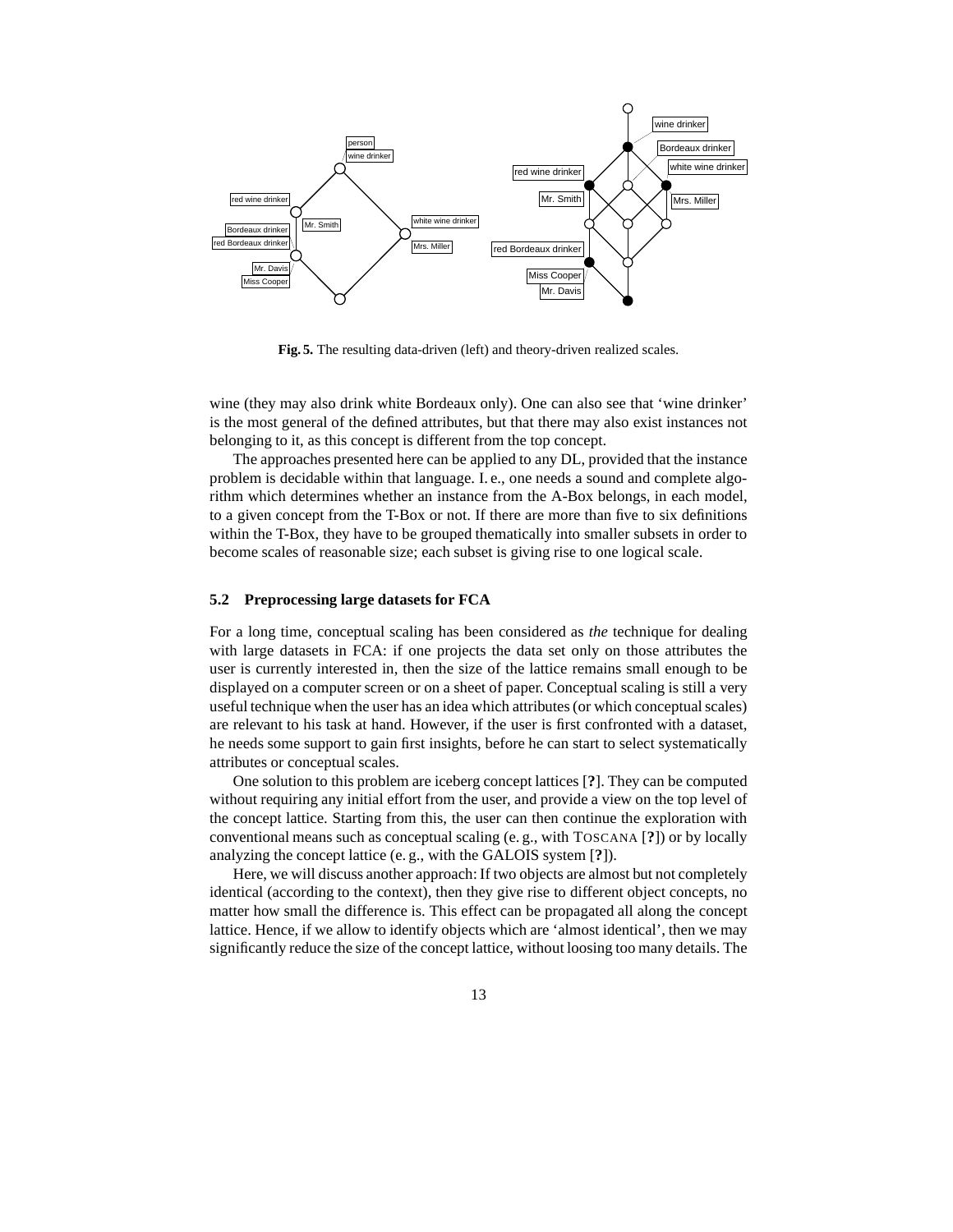resulting — relatively small — lattice can be used as a starting point for an exploration. If one wants to analyze the data on a more detailed level, where also minor differences between objects have to be considered, one may still come back to the original concept lattice (and analyze it using conceptual scaling or local focusing [**?**]).

We tested this approach in a text mining scenario [**?**,13], where we studied the use of background knowledge in form of an ontology for clustering sets of text documents. We selected the Reuters- $21578^{10}$  text collection for our experiments. The corpus consists of 21578 documents, and is especially interesting for the evaluation of clustering algorithms, as it comes along with a hand-crafted classification.

We performed the usual preprocessing steps for text mining within TextToOnto, $^{11}$  a text mining system we developed at our institute within the KAON framework: extracting a bag-of-words model (vector space model), stopword removal, stemming, and tfidf weighting. After that, each document is represented as a vector in the vector space  $\mathbb{R}^n$ where  $n$  is the number of remaining word stems. The *i*th component of the vector of a document indicates the weighted frequency of the  $i$ th word stem within the document.

The vector space can also be seen as a many-valued context: each document is an object, each word stem an attribute, and the attribute values are the weighted frequencies. By conceptual scaling (e. g., by nominal scaling), one can transform this context into a one-valued one, and can compute the concept lattice. We performed this for the Reuters dataset, but were not convinced from the results: it was very difficult to find the right values for the nominal scales. Hence the lattice was either much too detailed to provide any insight, or we obtained a flat hierarchy.

Our next step was to cluster the documents using the BiSec– $k$ –Means algorithm before applying FCA. Instead of the individual documents, we consider now the clusters as objects of the formal context. The set of attributes remains unchanged, and the attribute values where taken from the centroid vector of each cluster. This clustering step is a generalization of the FCA task of purifying the object set of the context, in that it does not only consider completely identical objects (in the sense of the context) to be identified, but also 'almost identical' ones. Especially in text mining this makes sense, as almost no two documents have exactly the same representation in the bag-of-words model.

While this pre-clustering provided concept lattices that were smaller than the ones obtained by conceptualscaling, and were thus easier to interpret, they still suffered from the problem that they were rather flat. The problem is that documents may be closely related even though they use different expressions, which cannot be identified by pure syntactical methods. For instance, one document may talk about 'beef' and another one about 'pork', but beef and pork will be considered as unrelated dimensions in the vector space. This is now where background knowledge in form of an ontology comes into play: if we know that both 'beef' and 'pork' are subsumed under 'meat', then the cluster algorithm can assign both documents to the same cluster.

Before clustering, we extended thus our vector space with concepts of a suitable ontology. In the Reuters scenario, we made use of WordNet, $12$  as its coverage fits to the

<sup>10</sup> http://www.daviddlewis.com/resources/testcollections/ reuters21578/

<sup>11</sup> http://sourceforge.net/projects/texttoonto/

 $12$  http://www.cogsci.princeton.edu/ wn/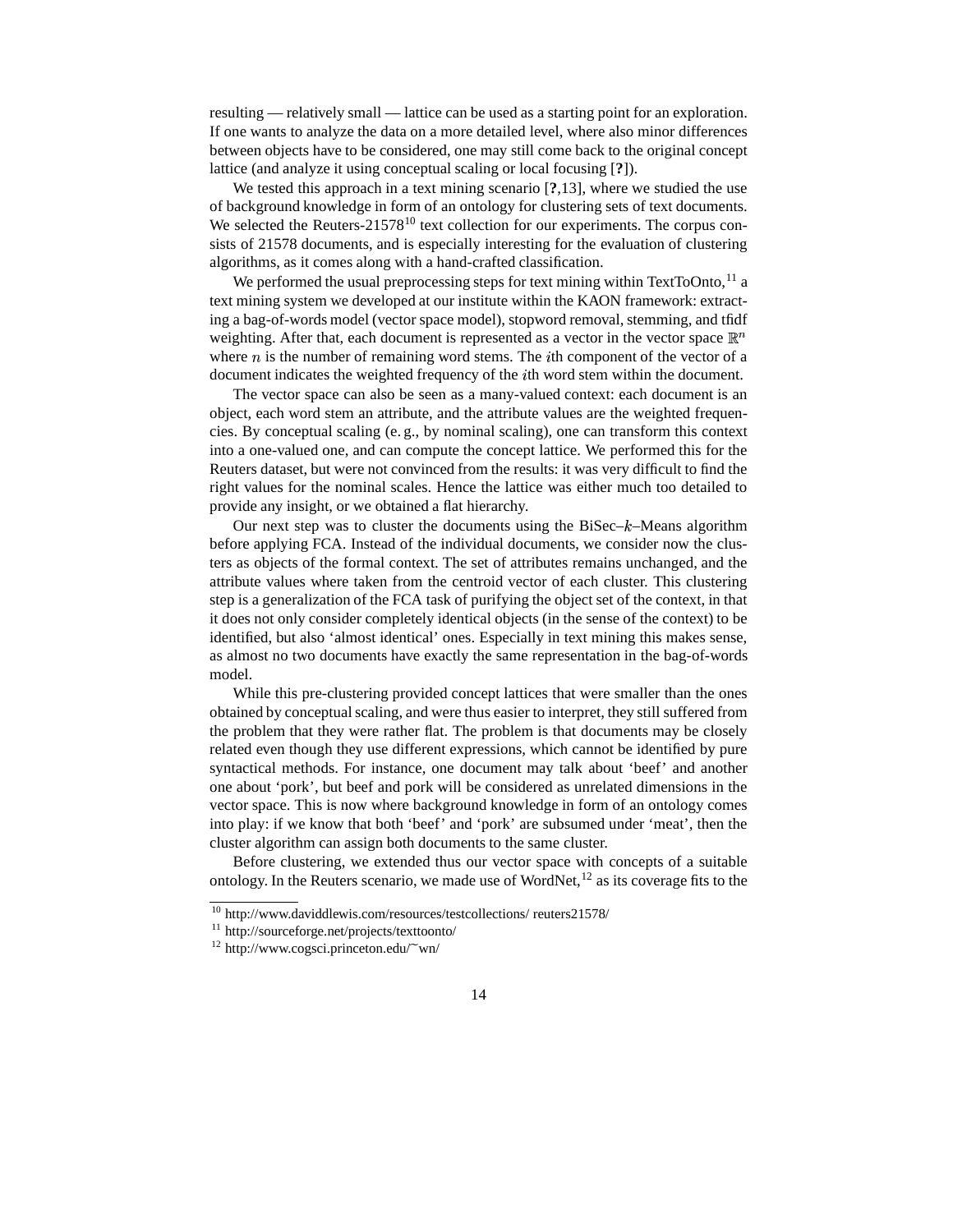

**Fig. 6.** The resulting conceptual clustering of the text clusters (visualized for the clusters related to chemical compounds.

generality of the Reuters news.<sup>13</sup> Then we applied nominal scaling and computed the concept lattice using the Cernato software of NaviCon Gmbh.<sup>14</sup>

Figure 6 shows an example, where we scaled nominally with two thresholds: 7 % of the maximal value for (at least) *m*edium importance, and 20 % of the maximal value for *h*igh importance. The diagram shows all clusters where the value of the concept (called synset in WordNet) 'compound, chemical compound' in the centroid is above the threshold of 7 %. Due to technical reasons, we reverse the usual reading order: A formal concept  $c_1$  is a subconcept of a formal concept  $c_2$  if and only if there is a path of descending(!) edges from the node representing  $\mathfrak{c}_1$  to the node representing  $\mathfrak{c}_2$ .

As an example, consider the concept in the lower middle of the diagram labeled by 'oil'. It has  $\{CL 3(m), CL 9(m), CL 23(m), CL 79(m), CL 85(m), CL 95(m)\}$  as extent, and {organic compound, oil, 'lipid, lipide, lipoid', 'compound, chemical compound' as intent. Its intent indicates that the majority of documents within these clusters are about oil. This concept has three direct subconcepts: the first has  ${CL3(m)}$ as extent, and the attributes from above plus some attributes like 'oil tanker' and 'Ira-

<sup>&</sup>lt;sup>13</sup> In [14], we discuss how different options for resolving ambiguities and for assigning more general concepts influence the quality of the clustering step.

<sup>&</sup>lt;sup>14</sup> http://www.navicon.de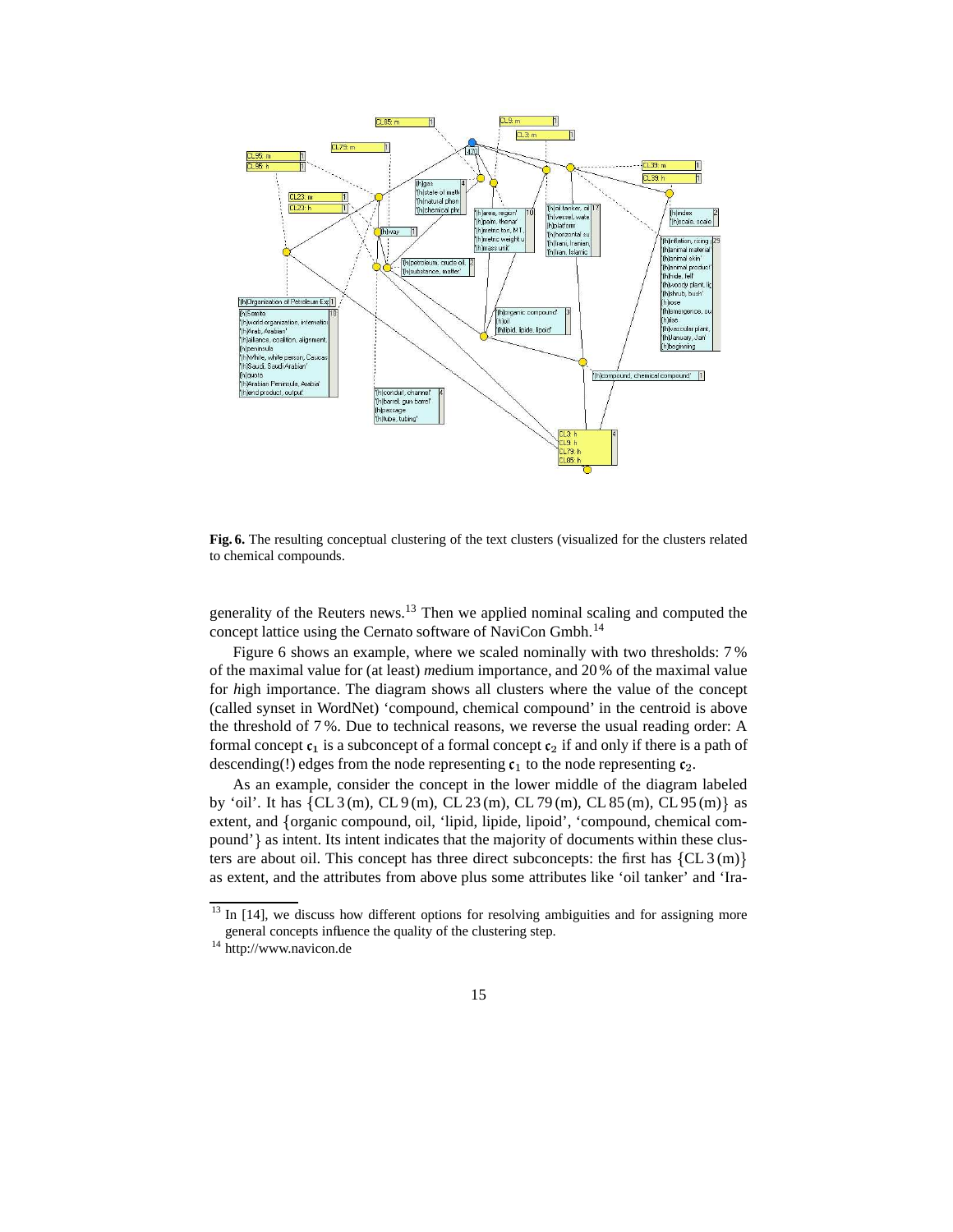nian' as intent. The second has  ${CL9(m)}$  as extent, and the attributes from above plus some attributes like 'area', 'palm', and 'metric ton' as intent. The third subconcept has  $\{CL\,23\,(m),\,CL\,79\,(m),\,CL\,85\,(m),\,CL\,95\,(m)\}$  as extent, and the attributes from above plus 'substance, matter' as intent. These three subconcepts show what distinguishes the clusters related to oil. The majority of documents in Cluster 3 are about transport of oil (from Iran), those in Cluster 9 about (packaging of) palm oil, and those in the remaining clusters about crude oil.

Clustering the objects before applying FCA is an abstraction that might be considered a loss of information. However, it is beneficial for the following reasons. Firstly, it reduces the number of objects such that FCA becomes more efficient. Secondly, the technique is robust with regard to upcoming documents: A new document is first assigned to the cluster with the closest centroid, and then finds its place within the concept lattice. If on the contrary the document is considered directly for updating the concept lattice, there is no guarantee that the structure of the lattice does not change. Finally and most importantly, formal concept analysis applied directly on all documents suffers from the low co-occurrence of terms. The application of FCA on the Reuters-21578 dataset has shown that hardly any two texts generate the same formal concept. Thus, the lattice became large, unwieldy and hard to understand for the human user. Therefore, in our approach we first cluster a large number of texts (e.g.  $10^5$ ) into a more manageable number of clusters (e.g.  $10^2$ ). Only then we compute the lattice, allowing for abstraction from some randomness in the joint occurrences of terms. In this process, the use of an ontology as background knowledge assures consistency of the results.

#### **5.3 Related Work**

Logic has first been applied to extend and structure the set of attributes of a formal context in [**?**]. However, this approach considered all formulas of propositional logic as attributes, which leads to a combinatorial explosion of the concept lattice. Chaudron/Maille [?] and Ferré/Ridoux [?] presented an approach based on first order logic. These approaches, however, consider all formulas of the given logic as attributes, which leads to an exponential explosion of the concept lattice. Using a T-Box allows to focus on the relevant formulas and to fine-tune the size of the resulting lattice. The way of computing the theory-driven logical scales is following the approach of Baader in [**?**]. In [**?**] is described how this computation can be extended from computing all conjunctions of attributes to computing both conjunctions and disjunctions.

In the future, FCA systems will be able to work on richer knowledge representations, including relational databases, DL, and conceptual graphs. First steps in this direction are already done with various extensions of the management system TOSCANA for Conceptual Information Systems [**?**]; consider, e. g., [**?**,**?**,**?**,**?**,**?**,**?**]. Within text mining, FCA techniques are also expected to be combined with successful techniques of that domain, such as latent semantic indexing [**?**] or concept indexing [**?**].

## **6 Conclusion**

In this paper, we have shown by means of applications that Ontology Engineering and Formal Concept Analysis complement well; and that first steps have been made to set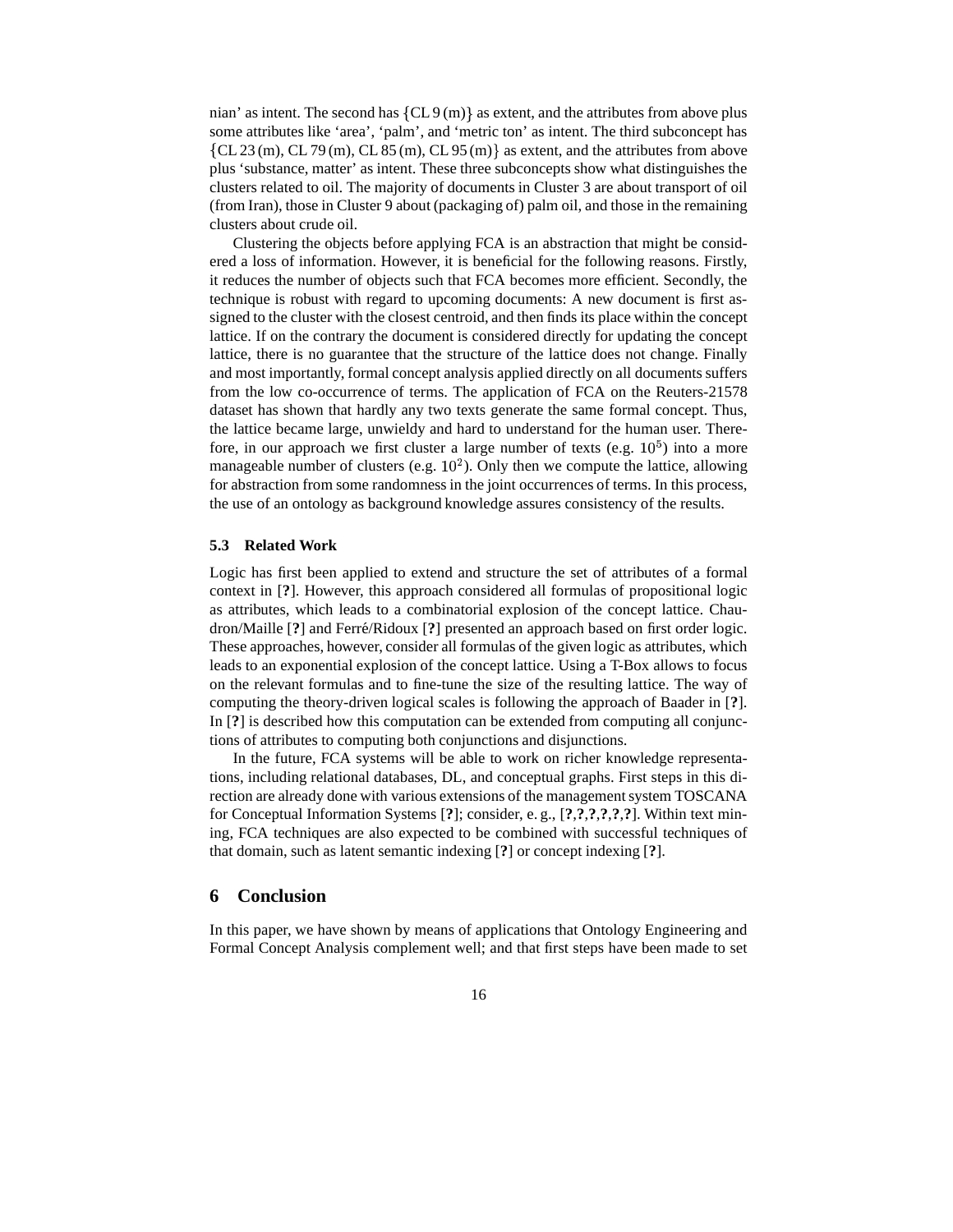up links between the underlying theories. These links have to be strengthened and are to be exploited for establishing a comprehensive Conceptual Knowledge Processing environment. For future research within Formal Concept Analysis, this means that one has to extend the scope from strongly structured to semi–structured and even unstructured data, allowing to tackle more complex tasks as, e. g., in the Semantic Web. In this line it has become clear that when turning into the analysis of unstructured data and in particular textual data, a major challenge is to process the data in order to reduce their inherent complexity  $-$  e.g., by clustering  $-$  before actually applying FCA. By this we can reduce the processing time as well as yield more concise and human readable concept lattices also from unstructured data.

Furthermore, it has also become clear that the relation between formal concepts and ontology concepts is far from being trivial and intuitive. In some applications, FCA attributes are interpreted as ontology concepts (cf. Section 4.1), in others formal concepts are transformed into ontology concepts labeled by the intent of the former (cf. Section 3.2). As already mentioned, a major issue is thus to clarify this relation also from a theoretical point of view.

Having a closer look at the ontologies which were involved in our applications, we observe that most of them consist in fact only of a concept hierarchy. Relations have been used only in the Courseware Watchdog (Section 4.2) and in the logical scaling approach (Section 5.1); axioms have only been used in the latter. It is thus an interesting research question, in how far these more expressive knowledge representation features can be exploited further within Formal Concept Analysis.

Concluding, there is a high potential of interesting research questions about establishing and strengthening the link between the related research areas FCA and ontologies — both in theory and applications.

# **References**

- 1. R. Basili, M.T. Pazienza, and P. Velardi. Hierarchical clustering of verbs. In *Proceedings of the Workshop on Acquisition of Lexical Knowledge from Text*, 1993.
- 2. G. Bisson, C. Nedellec, and L. Canamero. Designing clustering methods for ontology building - The Mo'K workbench. In *Proceedings of the ECAI Ontology Learning Workshop*, 2000.
- 3. C. Brewster, F. Ciravegna, and Y. Wilks. Background and foreground knowledge in dynamic ontology construction. In *Proceedings of the SIGIR Semantic Web Workshop*, 2003.
- 4. S.A. Caraballo. Automatic construction of a hypernym-labeled noun hierarchy from text. In *Proceedings of the 37th Annual Meeting of the Association for Computational Linguists*, pages 120–126, 1999.
- 5. E. Charniak and M. Berland. Finding parts in very large corpora. In *Proceedings of the 37th Annual Meeting of the ACL*, pages 57–64, 1999.
- 6. P. Cimiano, S.Staab, and J. Tane. Automatic acquisition of taxonomies from text: FCA meets NLP. In *Proceedings of the International Workshop on Adaptive Text Extraction and Mining*, 2003.
- 7. P. Cimiano, S. Staab, and J. Tane. Deriving concept hierarchies from text by smooth formal concept analysis. In *Proceedings of the GI Workshop "Lehren Lernen - Wissen - AdaptivitatӬ (LLWA)*, 2003.